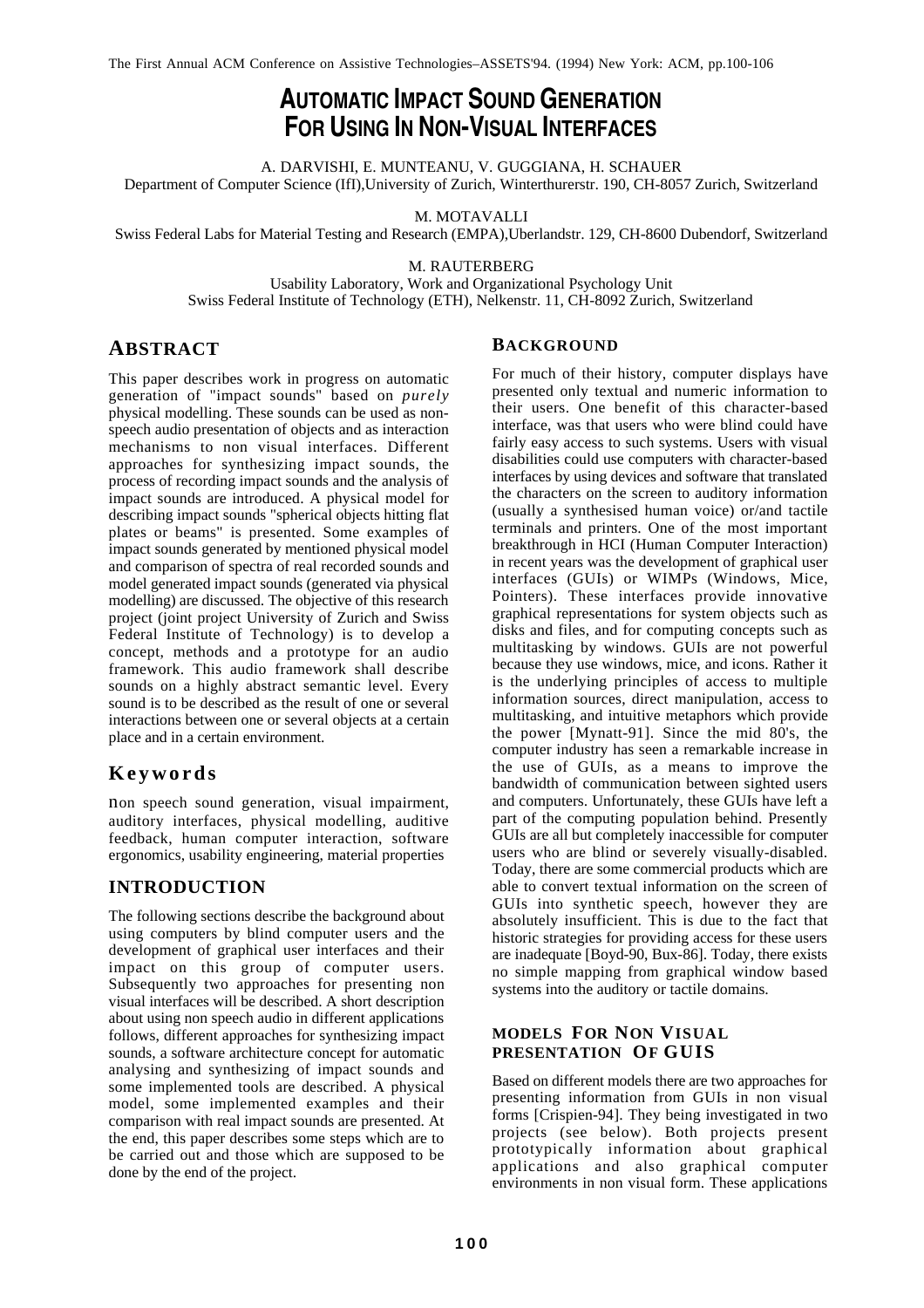

Fig. 1: Conceptual and perceptual mapping in user interface design

make use of on-screen graphical mechanisms (such as buttons and scroll bars) to control the application, and the environments provide an abstraction for the basic objects in the computer system, such as data files, directories, etc., and the basic computer operations, such as copying and deleting. The diagram (fig. 1) illustrates two strategies of deriving an audio/tactile perceptual manifestation of an interface display. Conceptual and perceptual mapping can be carried out either directly (e.g. a room environment representation - first approach) or indirectly (by using the visual model - second approach) [Gaver-89].

# *FIRST APPROACH: HIERARCHICAL PRESENTATION OF INTERFACE OBJECTS.*

The Mercator project [Mynatt-93] is an example for this approach. Its aim is to provide access to X-Windows and Unix workstations for computer users who are blind or severely visually impaired. The interface objects (such as icons, windows etc.) are organised in a hierarchical tree structure which can be traversed using a numerical key path. The primarily output modality is audio (synthetic speech and non speech audio) and since recently Braille output. The Mercator project uses the so-called "Audioroom" metaphors and spatial sounds to simulate the graphical computer environment.

### *-Using Non Speech Cues In The Mercator Project*

The interface objects in the Mercator environment are called AICs (Auditory Interface Component). The type and attributes of AIC-objects are conveyed through auditory icons and so called "Filtears". Auditory icons are sounds which are designed to trigger associations with everyday objects, just as graphical icons resemble everyday objects [Gaver-89]. This mapping is easy for interface components such as trashcan icons but is less straightforward for components such as menus and dialogue boxes,

which are abstract notions and have no innate sound associated with them. An example of some auditory icons are: touching a window sounds like tapping on a glass pane, searching through a menu creates a series of shutter sounds, a variety of push button sounds are used for radio buttons, toggle buttons, and generic push button AICs, and touching a text field sounds like an old fashioned typewriter.

# *SECOND APPROACH: SPATIAL ORIENTED APPROACH*

The GUIB (Textual and Graphical User Interfaces For Blind People) is an example for this approach [see Crispien-94]. GUIB uses concepts and methodologies of visual interfaces and translates them into other modal sensories primarily Braille and also audio. Some special devices are built for input and output. Spatial 3-dimensional environments and auditory icons are also integrated.

### **THE USE OF NON SPEECH AUDIO IN DIFFERENT COMPUTER APPLICATIONS**

Non speech audio is being used in many fields including:

- Scientific audiolization [Blattner-92]
- User interfaces [Gaver-86] such as:
	- Status and monitoring messages.
	- Alarms and warning messages [Momtahan-93].
	- Audio signals as redundancy information to the visual displays to strengthen their semantics.
	- Sound in collaborative work [Gaver-91]
	- Multimedia application [Blattner-93]
	- Visually impaired and blind computer users [Edwards-88].

Just as with light, sound has many different dimensions in which it can be perceived. Visual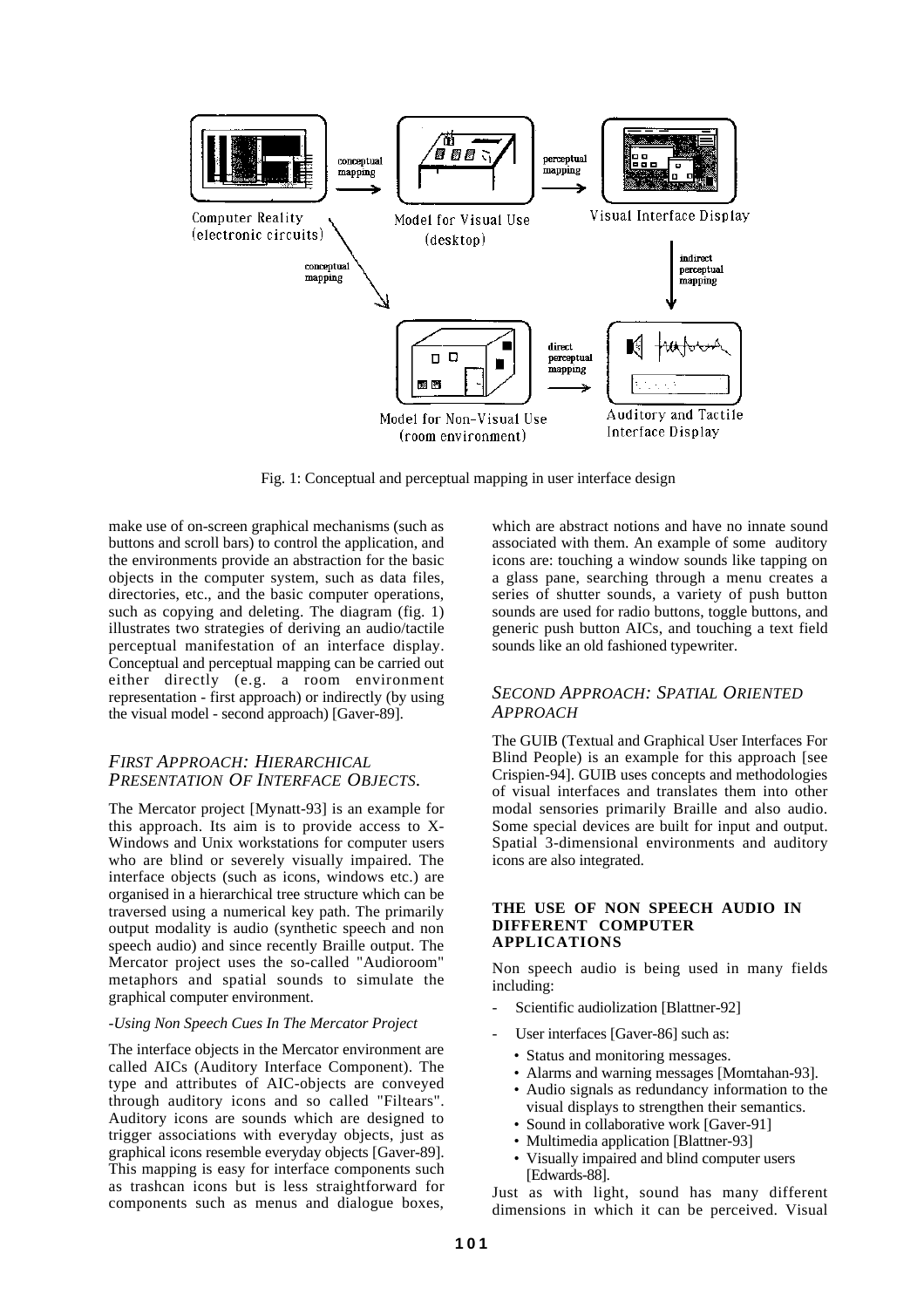perception distinguishes dimensions such as color, saturation, luminescence, and texture. Audition has an equally rich space in which human beings can perceive differences like pitch, timbre, and amplitude. There are also much more complex "higher level" dimensions, such as reverberance, locality, phase modulation, and others. Humans have a remarkable ability to detect and process minute changes in a sound along any one of these dimensions [Rossing-90].

## **DIFFERENT APPROACHES FOR SINTHESIZING IMPACT SOUNDS**

There are two different approaches based on two different models for synthesizing impact sounds;

(1) empirical models, this approach is used by William Gaver in his work "Synthesizing Auditory Icons" [Gaver 93],

(2) purely physical models, this approach is used in our project to synthesize impact sounds by purely physical modelling.

# **RECORDING IMPACT SOUNDS FOR FURTHER ANALYSIS**

We have investigated and modelled the sound patterns: "impact of a solid spherical object falling onto a plate or beam". A laboratory experiment (see fig. 2) was carried out to examine and optimise the derived theoretical model with the sound of a real impact.. The experiments were done in an sound-proofed room.

Six different spheres (tab. 2) with different radii and one glass sphere were dropped from three different heights (tab. 1 ) on six different plates and beams (tab. 3). The signals were digitised via a DAT- Tape. 252 sound sequences (7 radii  $*$  3 heights  $*$  (6 plates + 6 beams) = 252) were recorded. Hence some parameters which were derived from the theoretical model could be changed and examined.



Fig. 2: experimental device

| Height(H)[cm] | 10 | 150 |  |
|---------------|----|-----|--|
|               |    |     |  |

|  | Tab. 1: Heights |
|--|-----------------|
|--|-----------------|

| Name          |       | sl    | $^{\rm s2}$ | $_{\rm s3}$ | s4        | s5    | s6    |
|---------------|-------|-------|-------------|-------------|-----------|-------|-------|
| Material      | glass | steel | steel       | steel       | steel     | steel | steel |
| Diameter [mm] | 14.1  | .5    | 8.0         | 9.0         |           | 1 ດ   | 14.   |
| Mass [g]      | 3.65  | 70    | .09<br>2.   | 2.98        | .07<br>4. | -02   |       |

#### Tab. 2: Spheres

| Material  | h plate<br>[mm] | h beam<br>$\lceil$ mm $\rceil$ | density<br>$\left[\mathrm{kg/m^3}\right]$ | Poisson's<br>ratio | elasticity<br>[Pa] |
|-----------|-----------------|--------------------------------|-------------------------------------------|--------------------|--------------------|
| steel     | 2.96            | 2.96                           | 7700                                      | 0.28               | 19.5E10            |
| aluminium | 3.98            | 3.98                           | 2700                                      | 0.33               | 7.1E10             |
| glass     | 7.94            | 7.94                           | 2300                                      | 0.24               | 6.2E10             |
| plexi     | 3.80            | 3.90                           | 1180                                      |                    |                    |
| PVC       | 6.00            | 6.12                           |                                           |                    |                    |
| lwood     | 8.06            | 8.06                           |                                           |                    |                    |

Tab. 3: properties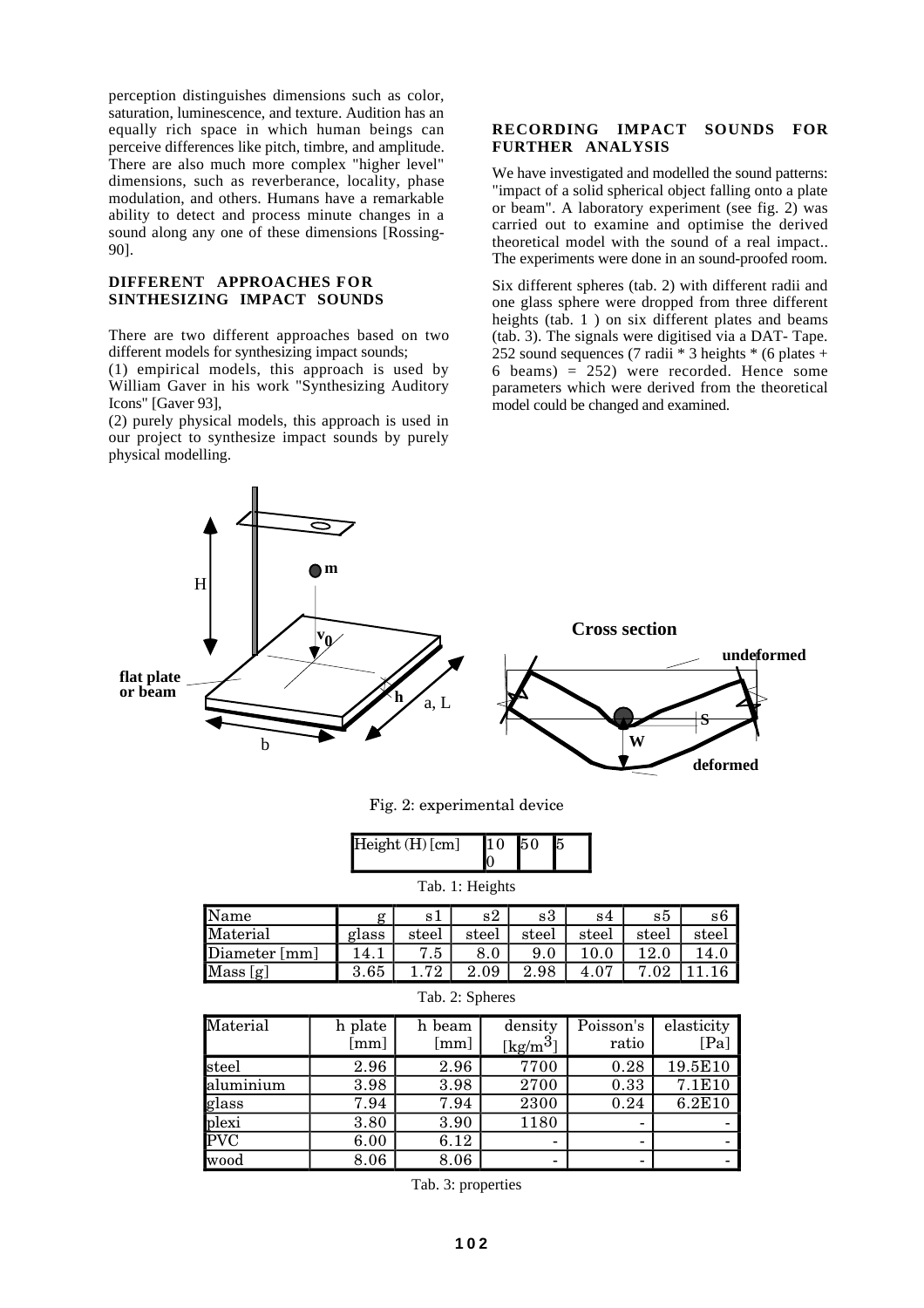# **PHYSICAL MODELLING OF THIN PLATES AND BEAMS**

The physical description of the behaviour of the plate's oscillations following the impact with the sphere provides variations of air pressure that we are able to hear. The natural frequencies of our small spheres are usually not in the audible range, therefore we don't care for the time being about this. However, we are concerned to include in our simulations the essential influence of the interaction on the impact sound.

How does the sound arise? The sphere hits the plate or beam and stimulates vibrations with the natural frequencies. These oscillations are transmitted to the medium as variation of pressure. The human ears receive these pressure waves and we interpret them as sound. The natural-frequencies of our small sphere are too high and they overtake the threshold of audibility. Thus, for the beginning we don't take them into consideration in our physical models.

### **General Notations:**

| E        | $=$ Young's modulus        |
|----------|----------------------------|
| D        | $=$ bending stiffness      |
| I        | $=$ moment of inertia      |
| $\mu$    | $=$ density                |
| ρ        | $=$ mass per unit length   |
| W        | $=$ displacement           |
| h        | $=$ thickness              |
| a,b      | $=$ length, width of plate |
| L        | $=$ beam's length          |
| $\omega$ | $=$ angular frequency      |
| f        | $=$ natural frequency      |
| W(x,y,t) | $=$ displacement           |
| m,n      | $=$ integers               |

# **Basic Relations:**

$$
\omega = 2\pi f \qquad \qquad I = \frac{bh^3}{12}
$$

$$
D = \frac{Eh^3}{12(1 - \sigma^2)} \qquad \rho = \rho \cdot b \cdot h
$$

# **Model of the Plate:**

Equation of motion:

$$
D\left(\frac{\partial^4 w(x, y, t)}{\partial x^4} + 2\frac{\partial^4 w(x, y, t)}{\partial x^2 \partial y^2} + \frac{\partial^4 w(x, y, t)}{\partial y^4}\right) + \rho h \frac{\partial^2 w(x, y, t)}{\partial t^2} = 0
$$
\n(1)

*Solutions* for the natural frequencies of plate in two particular typical boundary conditions:

clamped along all edges

$$
f_{m,n} = 2\pi \left(\frac{m^2}{b^2} + \frac{n^2}{a^2}\right) \sqrt{\frac{D}{\rho h}}
$$

simply supported at all edges

$$
f_{m,n} = \frac{\pi}{2} \left( \frac{m^2}{a^2} + \frac{n^2}{b^2} \right) \sqrt{\frac{D}{\rho h}}
$$

Now, we have a complete solution for impact sounds of small spheres onto flat plates. Every sound, that is caused by an impact of a small spherical object onto a flat plate of different material, can be automatically generated using equation (1). We have to specify the physical dimensions of the plate, the materials' properties, the boundary conditions (clamped along all edges or simply supported at all edges), the position where the plate was hit and the height from where the sphere falls.

In the case of beams, the equations become less complex:

# **Model of the Beam:**

Equation of motion:

$$
EI\frac{\partial^4 w(x,t)}{\partial x^4} + \rho' h \frac{\partial^2 w(x,t)}{\partial t^2} = 0
$$
 (2)

*Solutions* for natural frequencies of beam in two particular typical boundary conditions:

clamped at both ends:  $f_n = \frac{n^2 \pi h}{r^2}$  $L^2$ *E* 3ρ  $simplify supported:$  $^{2}$ *πh*  $4L^2$ *E* 3ρ

# **SOFTWARE ANALYSIS OF IMPACT SOUNDS**

The main purpose of the analysis is to extract the meaningful parameters from the recorded sounds. These are for instance: natural frequencies and their initial magnitude and damping constant. The analysis of the recorded signal through means of Fast Fourier Transform provides the natural frequencies in the audible domain. The spectrum is computed successively over a short temporal segment from the beginning of the signal. To determine the initial magnitude of spectral components we make use of the first spectrum (attack portion). The spectrum of next interval (decay portion) is analysed in the same manner. Consequently, the set of damping constants for all eigen-frequencies can be determined with the following relation:

$$
\delta^{(k)} = \frac{-\ln \frac{A_t^{(k)}}{A_0^{(k)}}}{t}
$$
  
where: t time; number of natural frequency;  

$$
\delta^{(k)}
$$
 damping constant;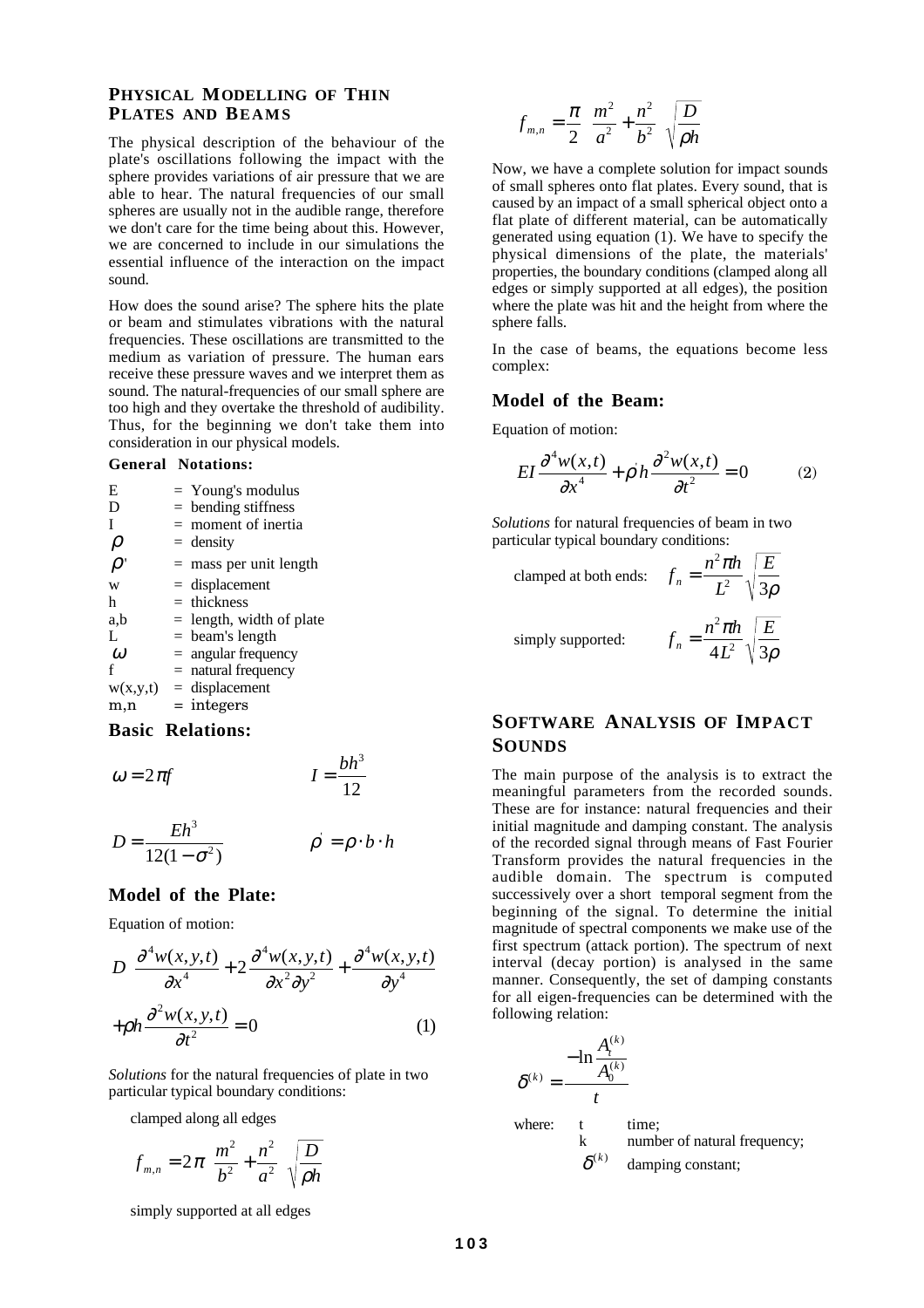$$
A_t^{(k)}
$$
 magnitude at time t;  

$$
A_0^{(k)}
$$
 initial magnitude.

In order to minimize the error, we compute the damping constant at different moments. Then, averaging these values we get the value that we use in synthesis.

# **SOFTWARE GENERATION OF IMPACT SOUNDS WITH FILTER BANKS**

This kind of approach has a good flexibility and lead to an efficient way to simulate a lot of complex interactions as "breaking", "bouncing", "rolling", "scrapping".

The filter bank consists of a set of bandpass filters (resonators) and can be build in two configurations: cascade (fig. 3 a) or parallel (fig. 3 b).



b)

Fig. 3 Cascade (a) / Parallel (b) Synthesiser

The parallel implementation permits individual amplitude control for each natural frequency ( Blocks  $A(1) - A(N)$ ).

The number of filters (N) is equivalent with the number of natural frequencies that are used in the model of vibrating structure. The bandwidth of each filter reflects the hardness of the material. The analysis of "impact sounds" from tapping with hammers of varying hardnesses has shown that the energy released by the hammer into the structure is distributed over a certain frequency range. A hard hammer (of steel) transmits force into the structure and quickly deforms it, thus supplying a large portion of high frequency energy. Whereas a soft hammer (made of rubber for example) deforms the structure slowly and supplies mainly low frequency energy.

The transfer function of one bandpass filter corresponding to the k-th natural frequency is: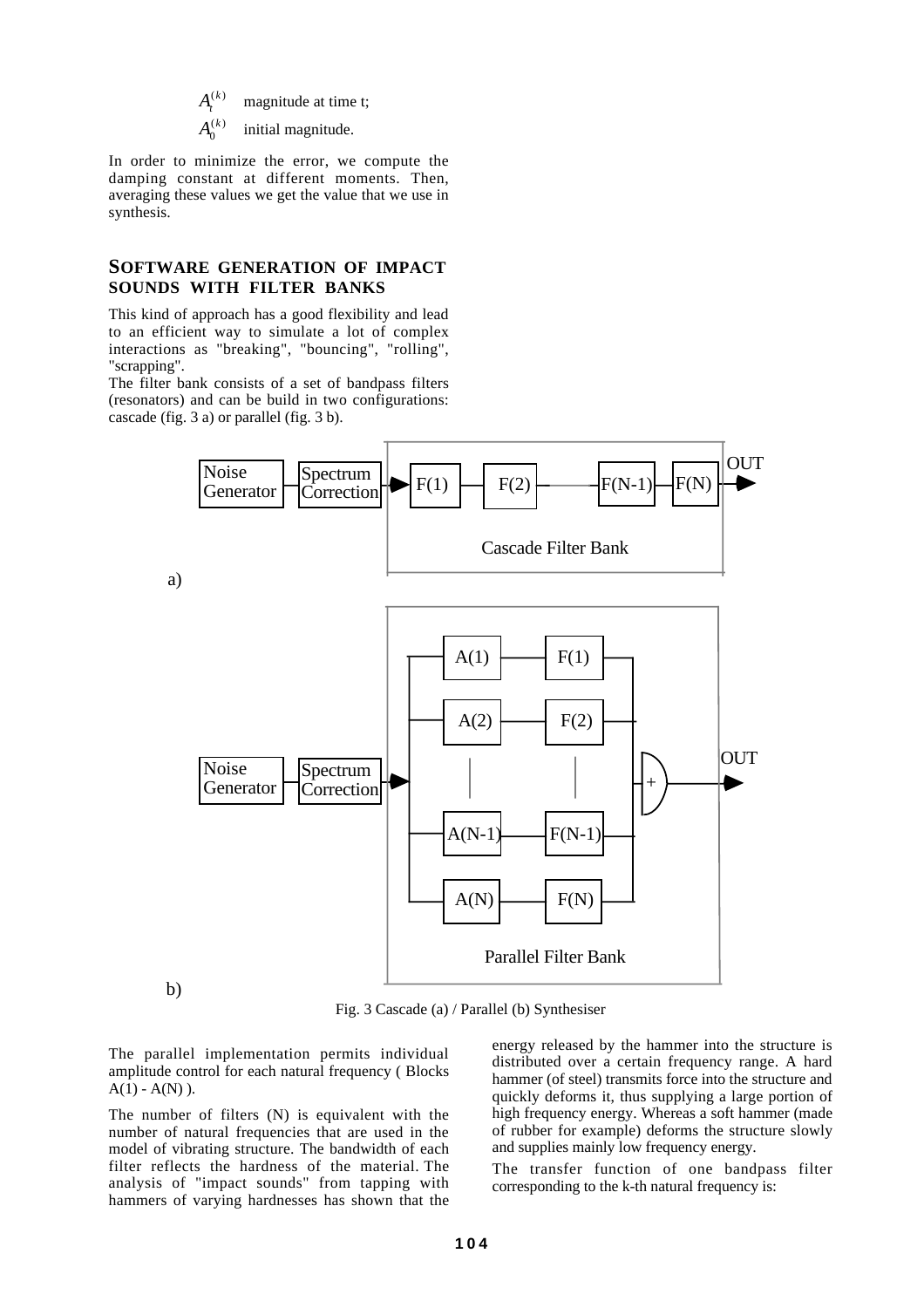$$
H_k(z) = \frac{Y_k(z)}{X_k(z)} =
$$
  

$$
\frac{1 - 2e^{-2\pi B_k T} \cos(2\pi f_k T) + e^{-4\pi B_k T}}{1 - 2e^{-2\pi B_k T} \cos(2\pi f_k T) z^{-1} + e^{-4\pi B_k T} z^{-2}}
$$
  
with:  $f_k$  = the k-th natural frequency  
 $B_k$  = bandwidth of k-th filter  
T = sampling rate

By applying the inverse z transform to the above equation, we obtain, the filtered signal (in discrete form). Samples of the output of such a resonator are computed from the input sequence  $x[nT]$  by the recursive equation:

$$
y[nT] =
$$
  
C<sub>k</sub>x[nT] + D<sub>k</sub>y[(n-1)T] + E<sub>k</sub>y[(n-2)T]

where  $y[(n-1)T]$  and  $y[(n-2)T]$  are the previous two sample values of the output sequence  $y[nT]$ . The constants  $C_k$ ,  $D_k$ ,  $E_k$  are related to the resonant frequency  $f_k$  and the bandwidth  $B_k$  of the resonator as follows:

$$
E_k = -e^{-2\pi B_k T}
$$
  
\n
$$
D_k = 2e^{-\pi B_k T} \cos(2\pi f_k T)
$$
  
\n
$$
C_k = 1 - D_k - E_k
$$

# **COMPARISON BETWEEN REAL SOUNDS AND SYNTHESIZED SOUNDS**

In order to find out how close are the sounds synthesized using the described physical model to the real ones, we compared them in two ways: 1) through means of spectra 2) hearing the two sounds repeatedly in order to find out whether human ear perceives a difference between them. The first way is illustrated below in the case of a steel sphere that hits a steel beam. The spectra for real and synthesized sounds are presented in fig. 4 and 5 and are very similar.



**fig.4** Spectrum of the real sound



**fig.5** Spectrum of the synthesized sound

A comparison in the second way was also made, using a developed test environment. With this application we have analysed whether subjects can distinguish between the real and synthesized sounds. The subjects were chosen arbitrarily and had no special musical experiences. The results were also very good.

### **CONCLUSION**

Some problems and shortcomes for using GUIS for non-sighted computer users and two different approaches for adaptation of GUIS were presented. Different computer applications concerning use of non speech audio and two approaches for modelling impact sounds were discussed. Recording of impact sounds for further analysis, the analysis process, physical model for synthesizing impact sounds, software generation of impact sounds, some comparisons between model generated and real impact sounds were presented. The purely physical model for synthesizing simple impact sounds seems to be succesful. Further, more investigations are supposed to be done to examine the usability of purely physical models for more complex impact sounds. However, the implemented impact sounds are enough powerful to be used for presentation of objects and interactions in non visual interfaces. A prototype of such interface is planed for the next phase of the current project. The developed real-time synthesis algorithms need low storage and facilitate them to be incorporated in software systems.

### **REFERENCES**

- [Blattner-92] Blattner, M. M., Greenberg, R. M. and Kamegai, M. (1992) Listening to Turbulence: An Example of Scientific Audialization. In: *Multimedia Interface Design,* ACM Press/ Addison-Wesley, pp 87-102.
- [Blattner-93] Blattner, M. M., G. Kramer, J. Smith, and E. Wenzel (1993) Effective Uses of Non